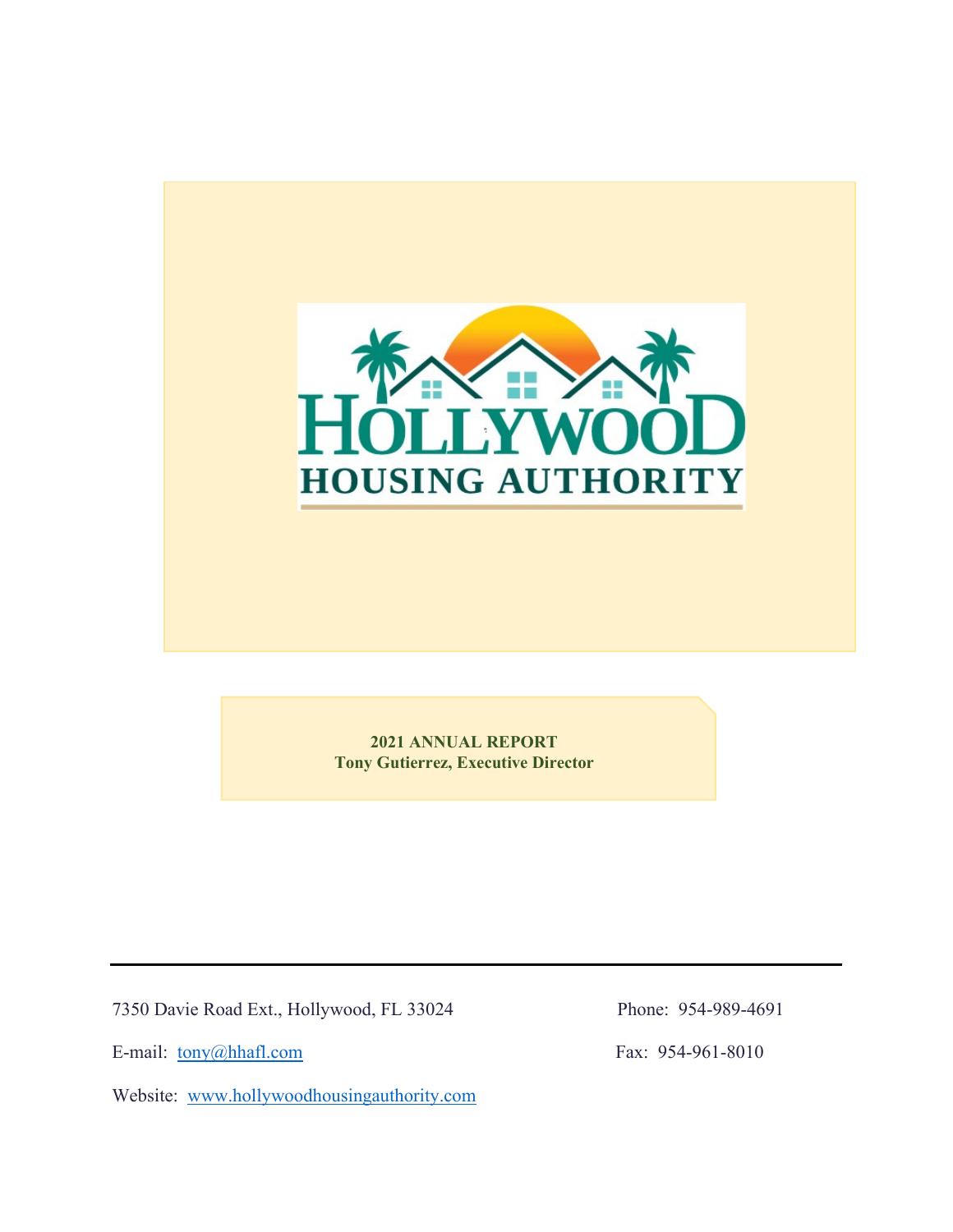# **HOLLYWOOD HOUSING AUTHORITY MISSION**

For over 47 years Hollywood Housing Authority has worked to achieve its mission of creating affordable housing and opportunities for self-sufficiency that enhance the quality of life for the citizens of Hollywood, Florida. We will continue our mission while serving our residents with the highest degree of professional courtesy, empathy, and respect.

## **Public Housing Properties**

2021 continued a year of changes and adapting for our Housing Authority. Reducing the risk of COVID-19 community spread continued to be our top priority.

Throughout 2021, we continued providing as much information as possible to all our residents of the importance of maintaining social distancing, always wearing a face mask, and the distribution of written materials directly from the CDC website.

For Apollo Terrace (Family Public Housing Residents), we continued to encourage our residents to correspond through e-mail and/or fax to provide documentation needed to comply with HUD's rules regarding changes that residents needed to report. For Driftwood Terrace (Elderly Public Housing Residents), our residents continued to drop-off rent payments, documents needed to conduct their annual recertification renewals, work orders, or if residents wanted to report any other changes.

In addition, hand sanitizing stations were added to Driftwood Terrace's lobby area, a large flat screen wall mounted TV was also added, in which CDC guidelines are constantly displayed for our residents, guests and employees. Furthermore, Driftwood Terrace's parking lot area lights were also updated with LED lights to increase safety for our residents and guests. To increase curb appeal, and for the overall enjoyment of our Driftwood Terrace residents, the landscaping was updated.

The Apollo Terrace and Driftwood Terrace community rooms continued to be closed to our residents due to COVID-19, and no events were held.

The Apollo Terrace parking lot area lights were updated to LED and additional security cameras were installed at the property.

The Hollywood Housing Authority continued to request a police detail for our Apollo Terrace property, thereby increasing safety for our residents and their guests.